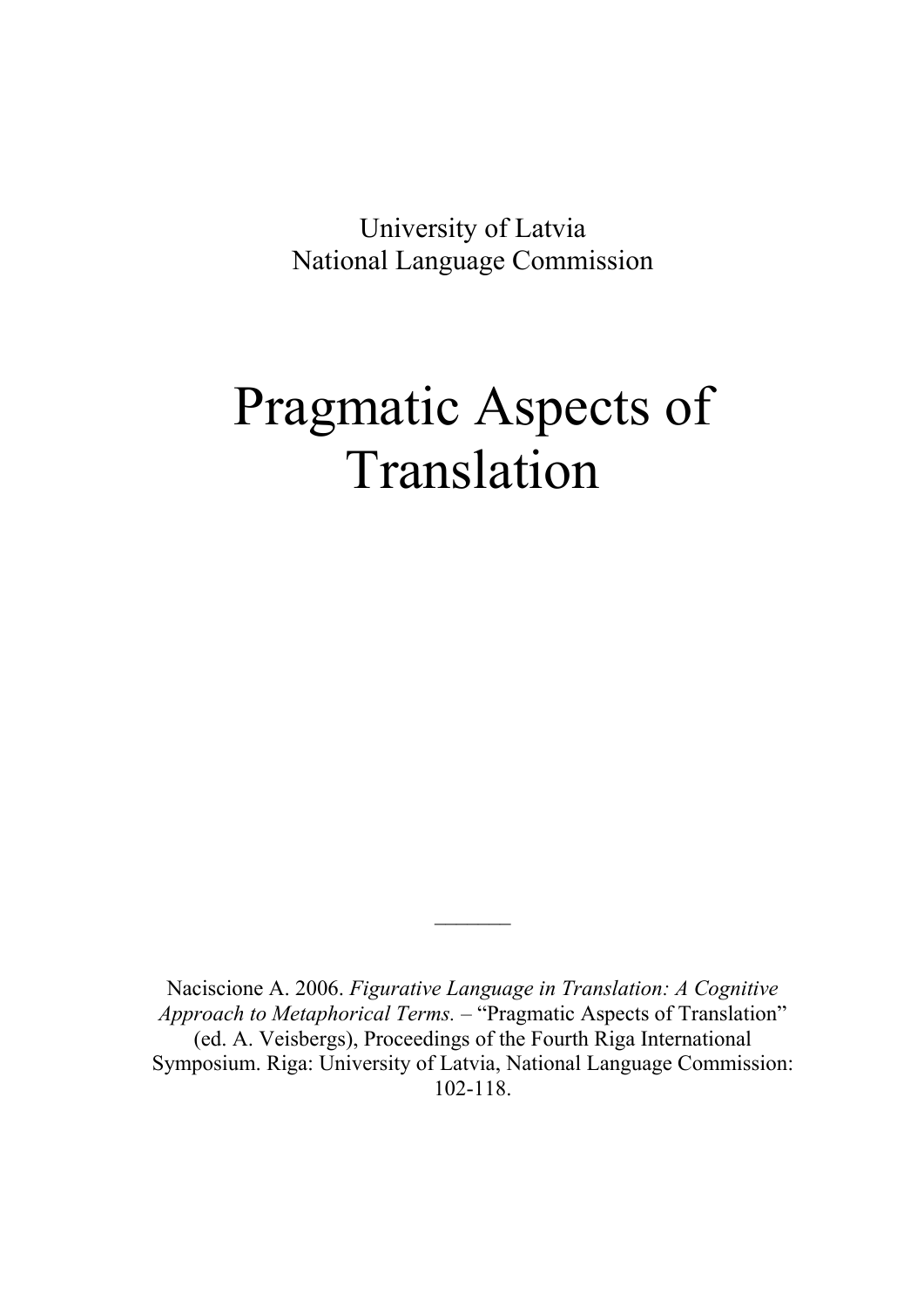# Figurative Language in Translation: A Cognitive Approach to Metaphorical Terms

#### **Abstract**

*My approach to the issues of the translation of figurative terminology is based on the findings of cognitive science about the role of metaphor in language and thought, and my own translation and interpreting experience. The developments in the translation of metaphorical terminology in Latvian show that there is a clear trend to demetaphorise metaphorical terms. However, metaphor plays a constitutive role in framing a concept, it is a basic technique of reasoning that is also manifest in terminology. The replacement of a metaphorical term results in a different, nonmetaphorical conceptualization. It is not justified as it severs associations, inhibits the perception and the recognition of the term and hence hinders its back translation and interpreting.*

This study aims to have a closer look at the issue of the translation of figurative terms, its theoretical background in Latvia and the emerging challenges in translation and interpreting practice. Advances in cognitive science have made invaluable contributions to the understanding of thought and language in use in all its manifestations (see Lakoff and Johnson [1980] 2003; Gibbs [1994] 1999; Gibbs 2002; Steen 2002 and many others). Cognitive research has revealed that figurative language is a systematic part of human cognitive processes: these are "metaphors we live by" (Lakoff and Johnson [1980] 2003). Figurative language in general, and metaphor as its most powerful pattern in particular, is a challenging area in translation. A cognitive approach helps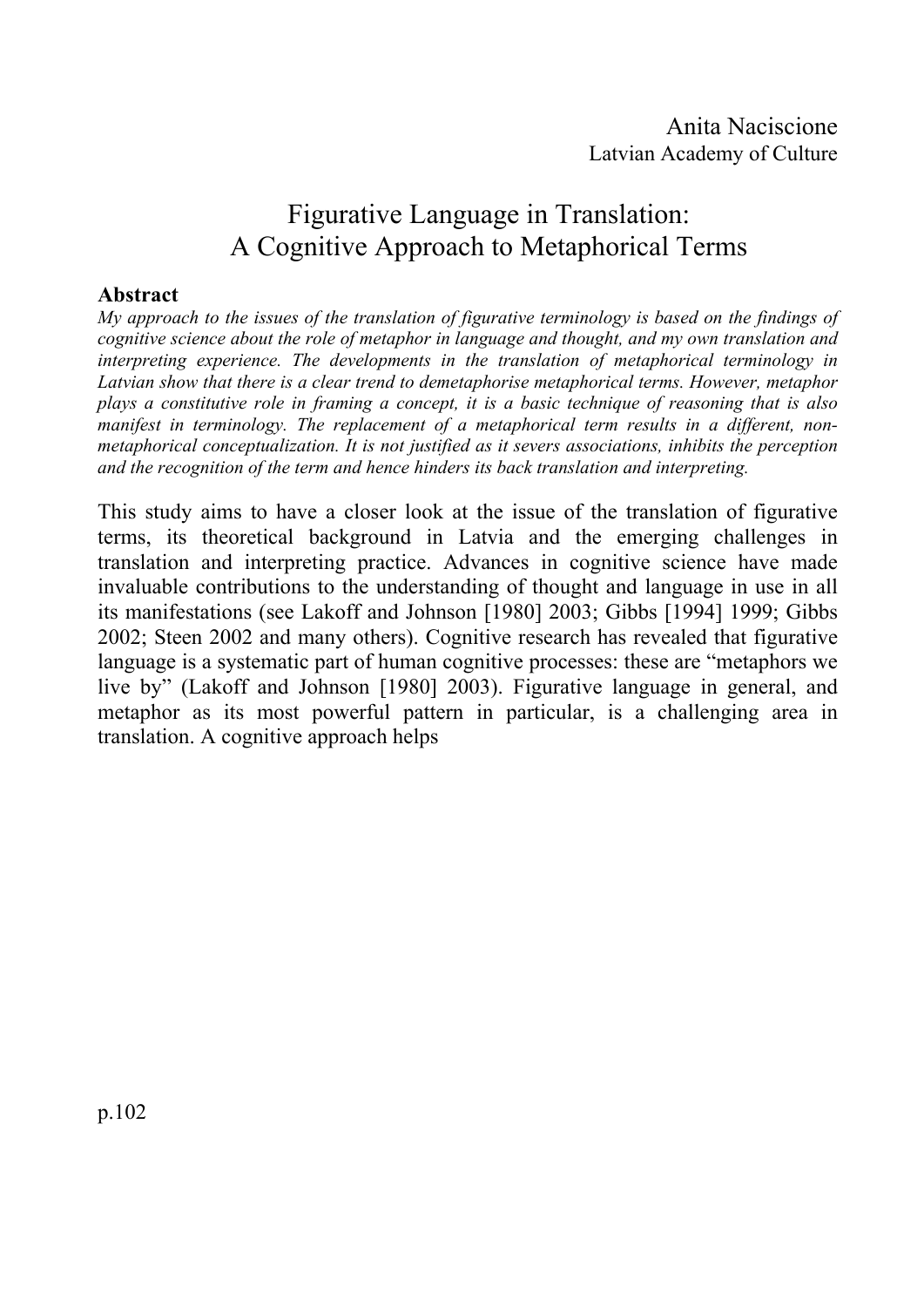us to understand the significance of abstract thought and abstract reasoning in the formation of figurative terminology, which brings out the role of cognitive theory in translation practice. Figurative terms are part of the conceptual system of a language. In science, metaphorical conceptualization plays a constitutive role in framing ideas and denoting abstract entities<sup>1</sup>. The cognitive significance of metaphor in language, including terminology, cannot be overestimated, hence the importance of its preservation in the TL (in this case in Latvian). At the same time, even the recent advanced studies of translation pay little or no attention to the translation of metaphor (see Hatim and Munday: 2004).

Thus, the findings of cognitive science demonstrate that metaphoricity is pervasive in thought and language, which includes the domain of terminology. The question arises why metaphorical terms present serious difficulties in translation. There are a number of reasons. From a cognitive point of view, a metaphorical term reflects a figurative concept, it has a complicated semantic structure with a certain degree of abstraction. Moreover, many terms are phraseological units (PUs), which means that these are stable cohesive combinations of words with a figurative meaning and their own stylistic features<sup>2</sup>. Interestingly, there are more phraseological terms than is commonly suspected. Nikulina calls them terminologisms or terminological phraseologisms. These are "units, which possess terminological and phraseological meaning at the same time"<sup>3</sup> Nikulina (2005: 6-7).

Furthermore, there are also psycholinguistic considerations of perception and recognition. It is difficult to define what constitutes a metaphor compared to a literal expression (see Gibbs 2002: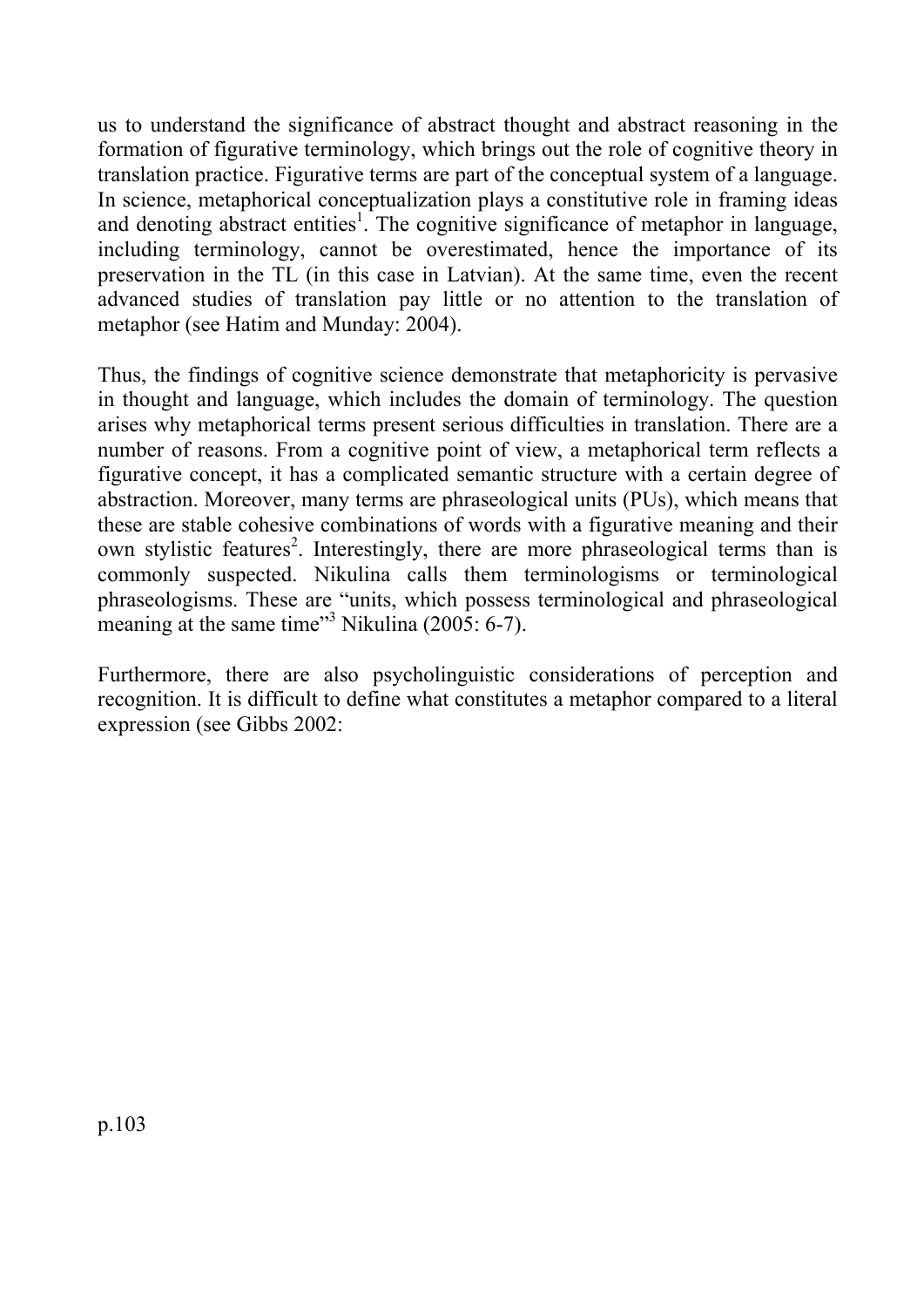79). Psycholinguistics has shown us that idiomatic multiword units may cause difficulties in identification and comprehension. They have a holistic meaning, they are stored and retrieved whole from memory with their associated meaning and form (see Wray 2002). Problems arise when there is no stored representation in our mind, that is, there is no direct correspondence between the PUs of the two languages. Naturally, the translation of phraseological terms is more difficult than the translation of single words. However, if an international PU exists and an adequate metaphorical loan translation is possible, it will maintain the associations and facilitate the process of translation, securing recognisabilty, thus avoiding potential L1 interference in back translation.

The semantic and stylistic complexity of a metaphorical term presents objective difficulties, which are true in respect of any language. However, there are also country-specific circumstances. In Latvia, for instance, the translation of terminology is a new area, actually it is as old as the regained independence of Latvia. Moreover, translation always depends on the theoretical tenets of the translator and/or the terminologist. Experience has it that translation of metaphorical terminology into Latvian has proved to be especially difficult due to the theoretical approach, namely, a conventional understanding of terminology. In traditional lexicology terms are considered to be non-figurative, monosemous and stylistically neutral (see *Lingvisticheskiy Entsiklopedicheskiy Slovar'* [1990] 2002; Rozenbergs 2005: 184). None of this is true today, it is an old belief. However, the conventional approach persists. The actual translation practice shows that many Latvian translators and terminologists have objections to metaphorical terms, which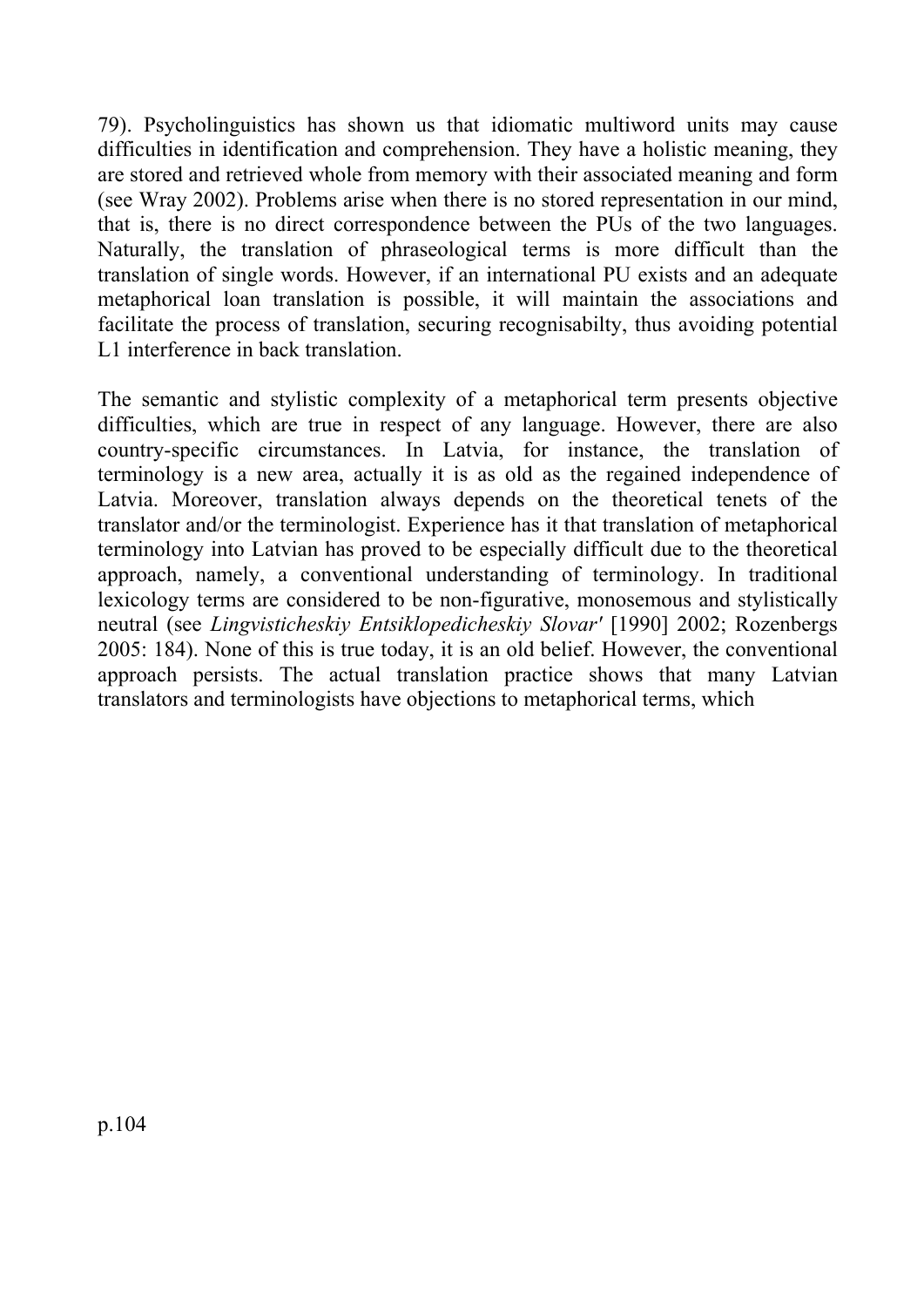results in *demetaphorization*, that is, the loss of metaphor in translated terminology. This causes concern.

A metaphorical term may be lexical or phraseological. Let me start with a lexical metaphor,

e.g. **a lifetime**, which has three translations in Latvian:

1) lietošanas ilgums

 e.g. the lifetime of a pressure vessel – spiediena iekārtas lietošanas ilgums;

2) mūžs

e.g. a lifetime warranty (for) – mūža garantija;

3) kalpošanas mūžs

e.g. a lifetime of service (e.g., for goods) – preces kalpošanas mūžs.

Only one of the translations *mūžs* has preserved the original metaphor, it is an adequate loan translation, however, it mostly appears on the internet. The obvious reason is that nobody controls the use of terminology on the internet and nobody prescribes, thus the metaphor has survived. As the example shows, deliberate avoidance of a metaphorical translation results in the emergence of several nonmetaphorical variants, which is confusing and bewildering.

Further I will examine a number of phraseological terms and their translation into Latvian. The trend to demetaphorise figurative terms in Latvian translation continues, e.g. in TQM (total quality management) *the process owner* has been translated into Latvian as *procesa direktors* ("the process director"), which is not only a semantic and stylistic loss but it also inhibits comprehension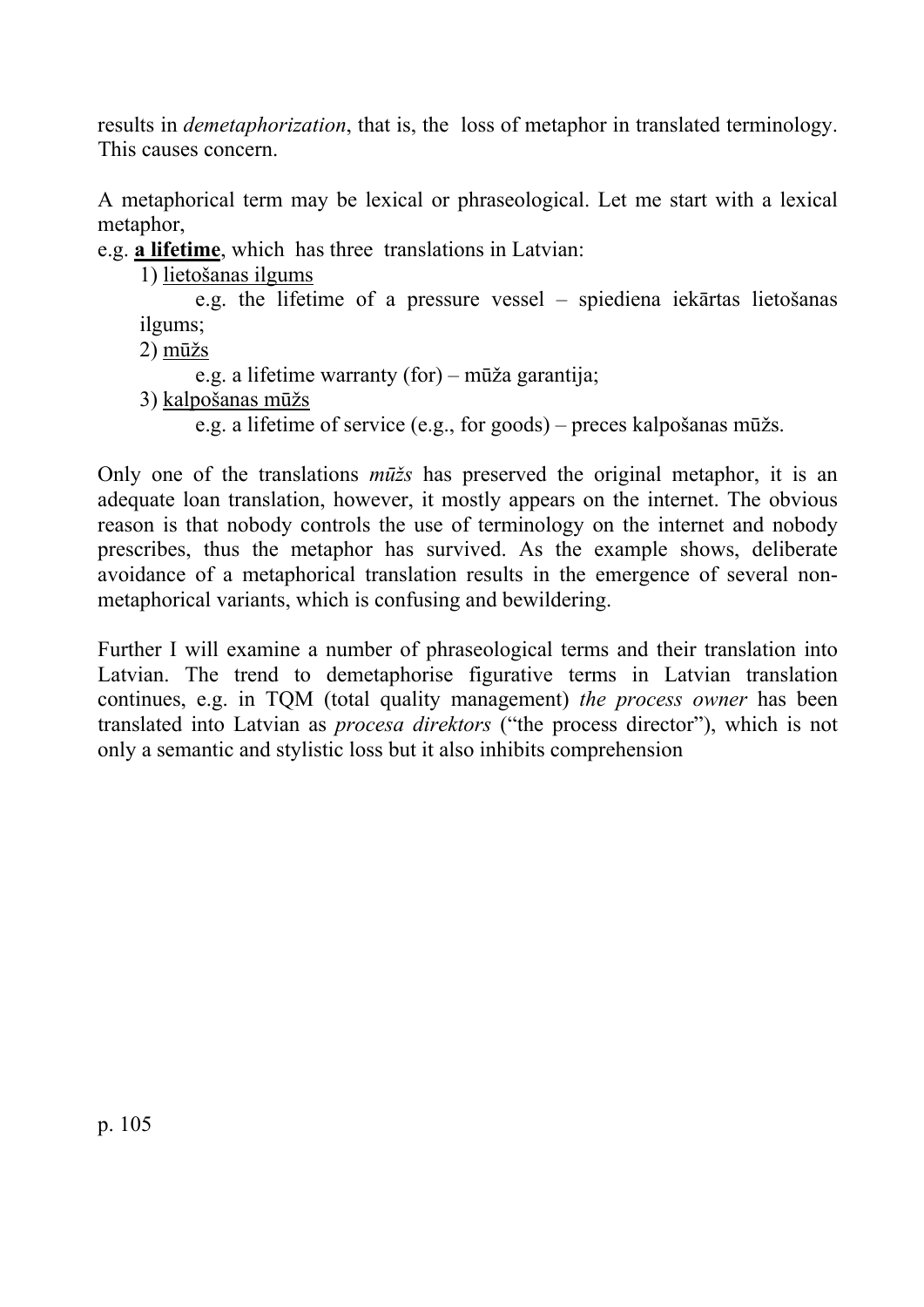and causes misunderstandings. Foreign experts do not understand why it is called a director. In accordance with the Latvian terminological thinking, metaphor is not possible in this case, as an owner is someone who owns something that can be bought and sold, and a figurative meaning is not permissible. This is a deliberate attempt to avoid the metaphor "owner" in translation by substituting it by the nonfigurative word "direktors" in an effort to "ameliorate" the metaphorical term. As a result of demetaphorisation, the image and the associative link are lost, encumbering the retrieval of the original form of the SL and hence back translation. The question remains why preference is given to a non-metaphorical translation and why it is considered a better language.

Another example. The word *tree* is polysemous. Apart from its botanical meaning, it also appears in numerous phraseological terms<sup>4</sup>, for instance:



1) **a language tree** as a figurative representation of the Indo-European language family. This PU has a metaphorical loan translation in Latvian:

Latv. valodu **koks** 

(Indo-European)

The metaphor has been accepted and it has existed in Latvian for a long time.

# 2) **a decision tree** –

Latv. lēmumu shēma

(food safety, HACCP)

This PU is new in business language, and the

translation in Latvian is a demetaphorised replacement of the metaphorical image *tree* by the word *shēma*, meaning "a chart".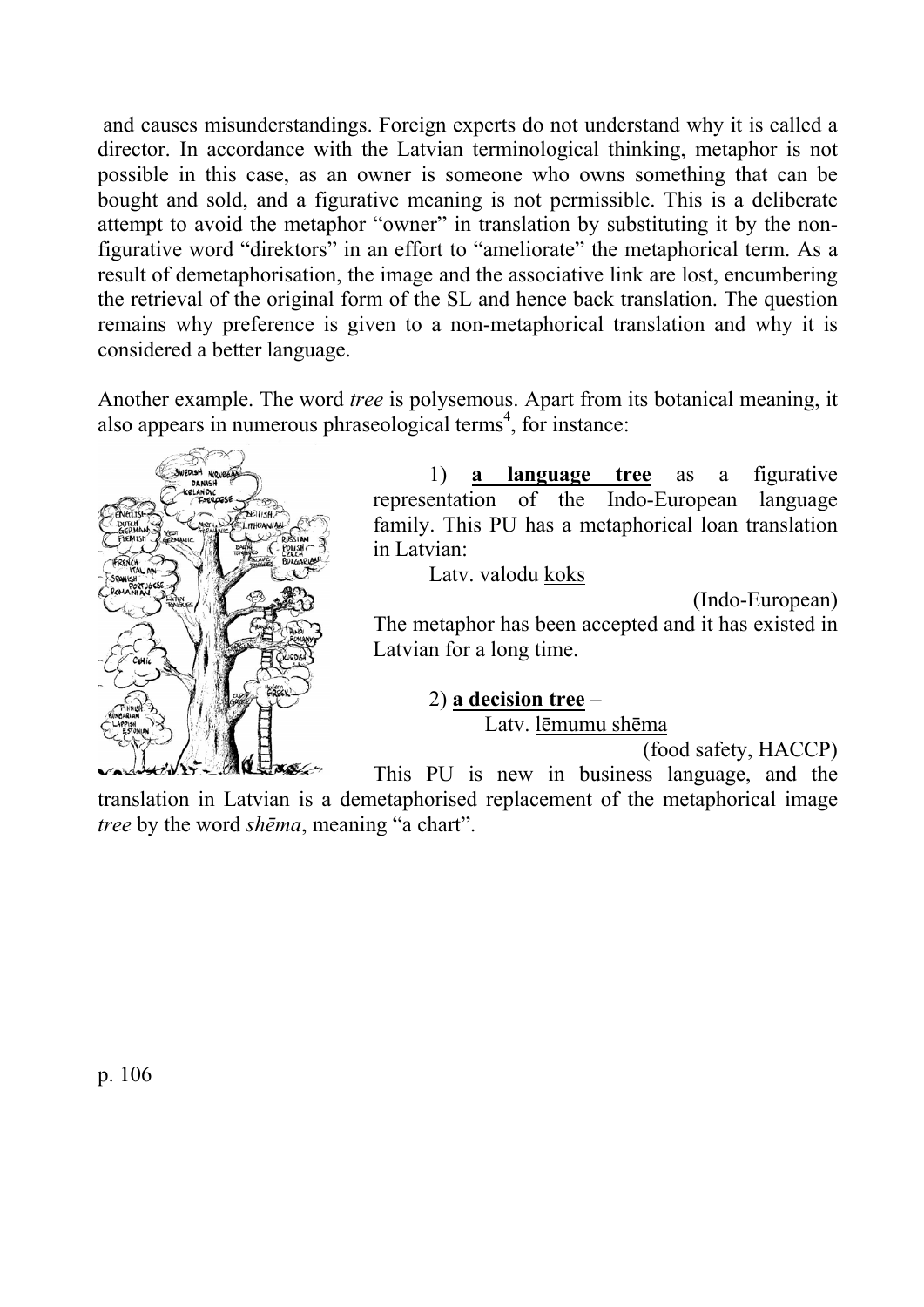Metaphor replacement emerges as a regular pattern. When the term is freshly borrowed, it still has a metaphorical equivalent. When it gets to the stage of approval, the metaphor is lost. The absence of metaphor leads to a variety of translations. As there is no single idiomatic equivalent, each field of activity attempts to create their own descriptive variant or variants, e.g.

#### **a flow chart / a flowchart** –

Latv. 1) plūsmkarte (IT) 2) procesu secības diagramma (food safety, HACCP) 3) aktivitāšu secības shēma (engineering) 4) - operāciju secības shēma - maršruta karte - procesa kalendārais grafiks (customs) 5) diagramma; grafiks (State Audit Office – Latv. Valsts kontrole)

This is an example of misguided creativity. Only IT has preserved the metaphor. IT is generally more advanced in using metaphors and accepting metaphorical loan translations, obviously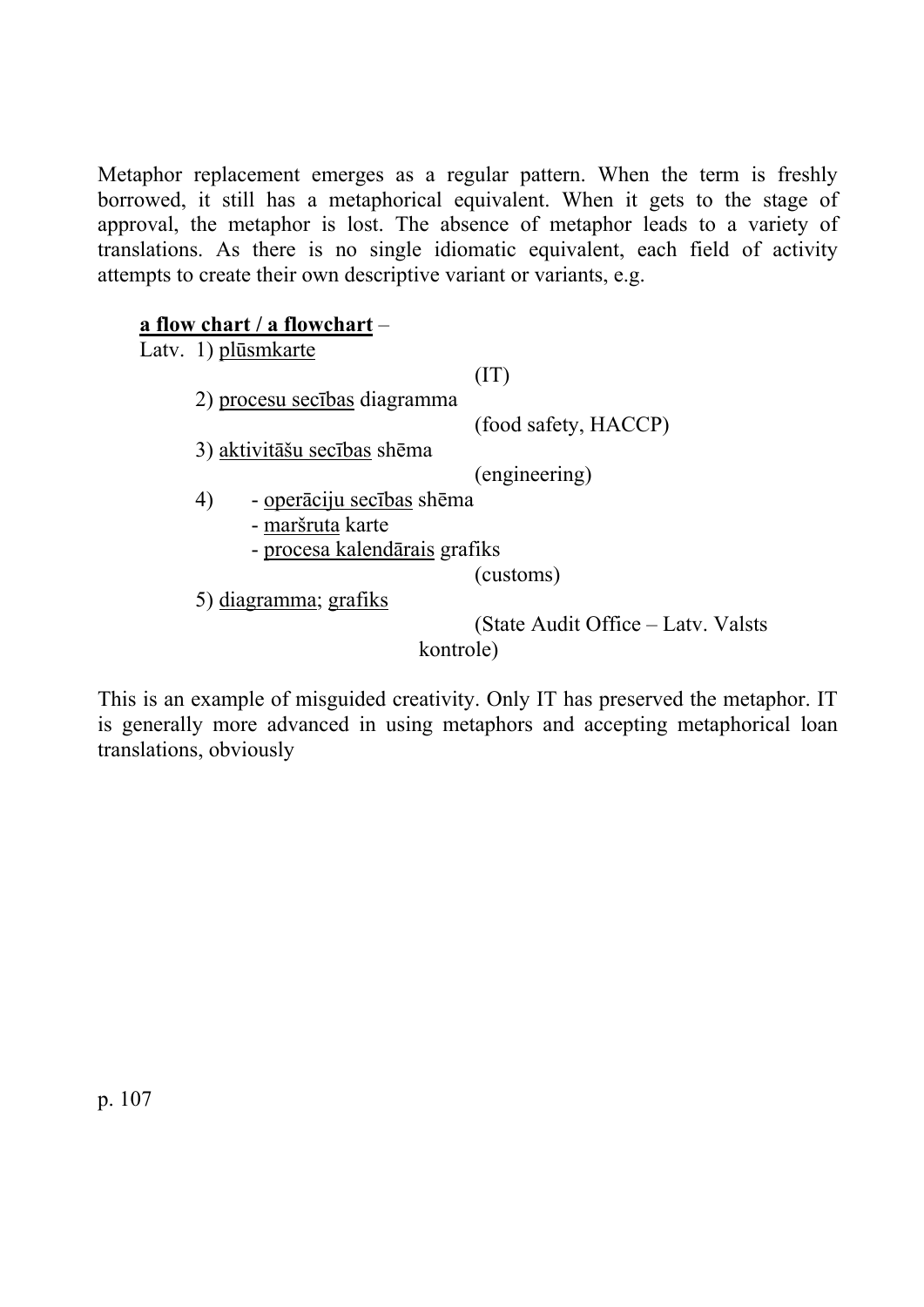because IT is an abstract domain and it is a new rapidly developing area. However, the essence of the term *a flow chart* as a unique quality improvement tool and its definition remain the same, in whichever area the tool is applied:

#### **a flow chart** –

a drawing that represents a complicated process by using a series of lines to show the different ways in which the process can happen and the different choices you can make

(Macmillan, 2002)

Thus, it should have one single translation. The metaphorical loan is short, clear and precise in contrast to the various descriptive translations.

Let me examine the further development of the translation of the phraseological term money laundering<sup>5</sup>. The metaphorical loan translation has been accepted as the official term internationally $6$ , including the UN and the OECD. I would like to offer a few translations of this term in the laws of some European countries, including the new EU Member States, for comparison:

Fr. *blanchiment de capitaux*; Ger. *Geldwasche*; Swe. *penningtvätt*; Dan. *pengevask*; Nor. *hvitvasking av penger*; Sp. *lavado del dinero*; Pol. *pranie pieniędzy*; Est. *rahapesu*; Hun. *pénzmosás*; Cze. *praní špinavých peněz* 

It is striking that all the other nine new EU Member States have approved a metaphorical loan translation to denote this phenomenon, except Latvia. Latvia is alone in using a definition instead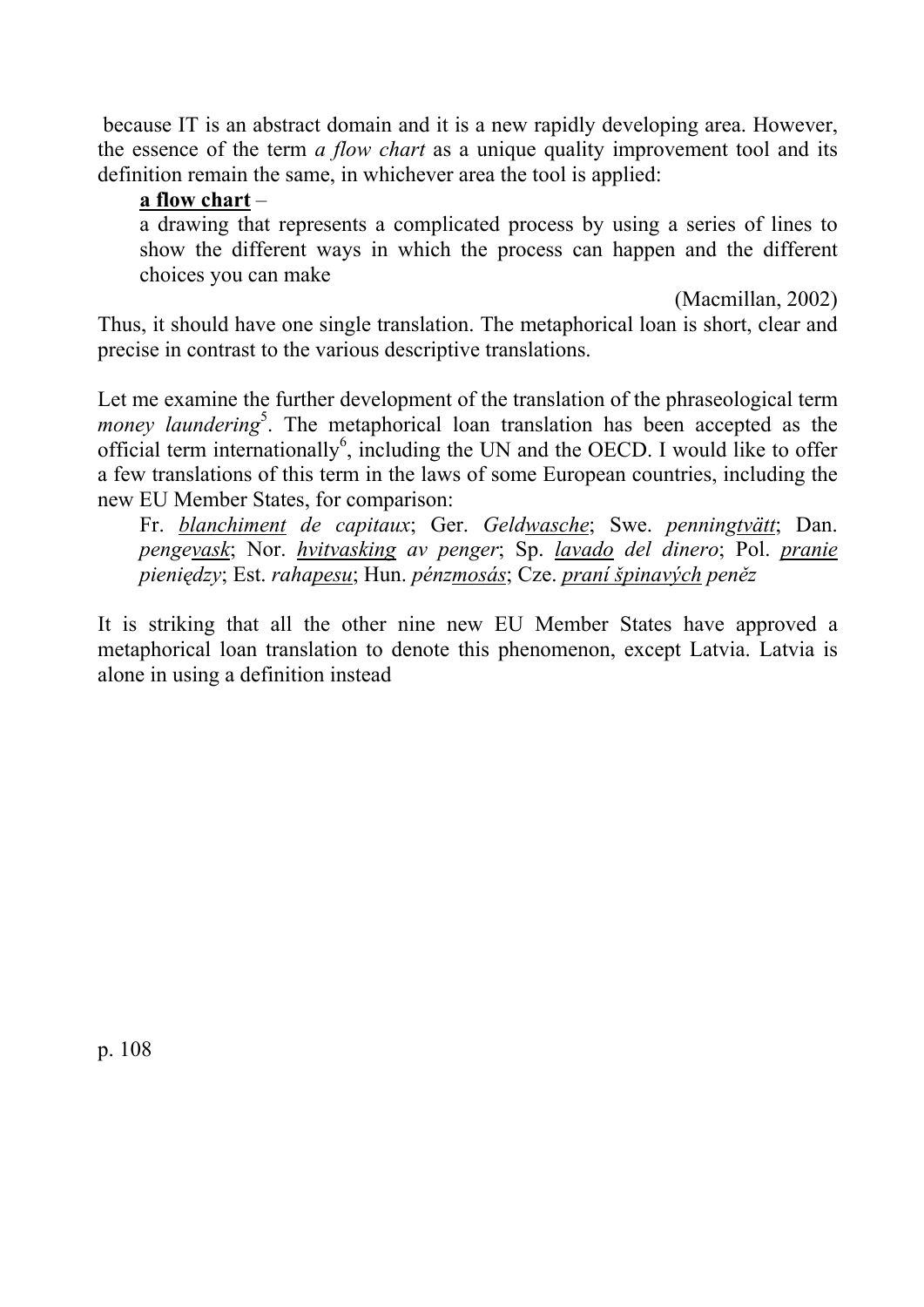of a translation: Latv. *nelikumīgi iegūtu līdzekļu legalizācija* (legalisation of proceeds of illicit gains).

The replacement of the metaphor fails to meet the essential requirement of recognisability, which helps to retrieve the loan from long-term memory by associative links. A definition or an oblique periphrastic description severs the associations, encumbers back translation and results in a different, non-metaphorical kind of conceptualisation. The Latvian term *noziedzīgi iegūto līdzekļu legalizācija* is cumbersome, as is seen from the Latvian law on money laundering, e.g.

2. pants. Šis likums nosaka finansu iestāžu, kredītiestāžu un to uzraudzības un kontroles institūciju pienākumus un tiesības noziedzīgi iegūtu līdzekļu legalizācijas novēršanā, kā arī Noziedzīgi iegūtu līdzekļu legalizācijas novēršanas dienesta (turpmāk — Kontroles dienests) un Konsultatīvās padomes izveidošanas kārtību, šo institūciju pienākumus un tiesības.

3. pants. Šā likuma mērķis ir novērst iespēju izmantot Latvijas Republikas finansu sistēmu noziedzīgi iegūtu līdzekļu legalizācijai.

A definition instead of a metaphorical term is dysfunctional in practice. It does not lend itself to derivative and phrase formation either. It is not flexible in text, and the translation of the term creates serious syntactic and stylistic problems, e.g. such phrases as *a money launderer, to launder money, an anti-laundering campaign, laundering techniques* etc. present almost insurmountable difficulties for translators and interpreters (especially in simultaneous interpreting). Legal professionals use the metaphorical loan translation in their daily practice while in official situations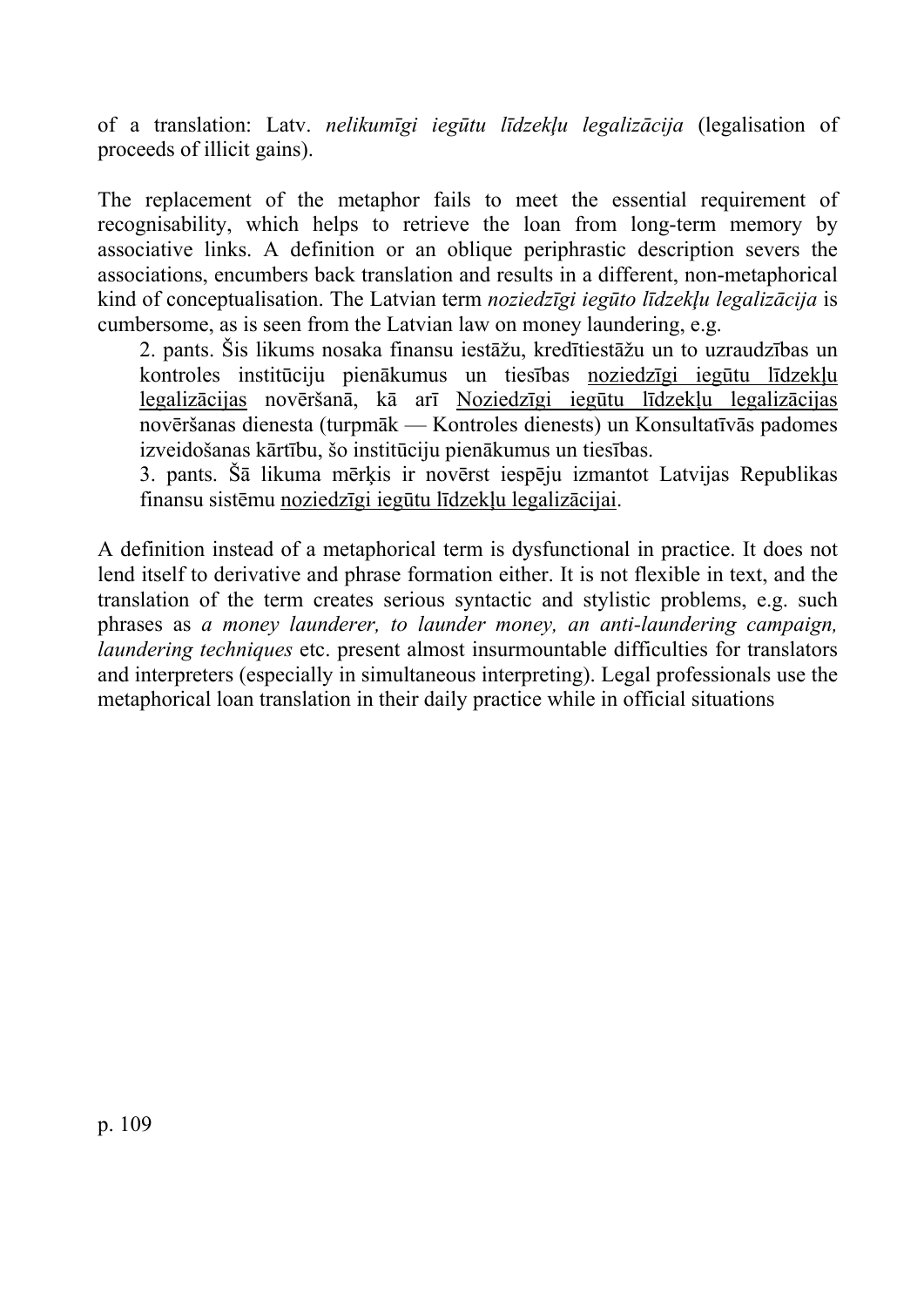they use the approved definition. Eventually this has resulted in two officially approved translations: both the metaphorical loan translation and the nonmetaphorical definition, as we can see it from the webpage of the Terminology and Translation Centre<sup>7</sup>, which does not solve the problem:

| Šķirkļa nr: 89586 |                                            | Datubāze: ESTA | Nozare: FI - finanses, nodokli                     |
|-------------------|--------------------------------------------|----------------|----------------------------------------------------|
|                   |                                            |                |                                                    |
|                   | $LV$   naudas atmazgāšana                  | Statuss:       | Apstiprināts Finanšu terminoloģijas darba<br>grupā |
|                   | nelikumīgi iegūtu līdzekļu<br>legalizēšana | Statuss:       | Apstiprināts Finanšu terminoloģijas<br>darba grupā |
|                   | EN laundering of money                     |                |                                                    |

A metaphorical term easily lends itself to visualisation, and its image may receive a further development in visual representation<sup>8</sup>. A cognitive approach helps to understand the process of creating a mental picture in one's mind and the associations between the visual and the verbal in a multimodal context. Visual representation of metaphorical terms opens up new possibilities of communication that the definition type of translation fails to meet, e.g. an internet an article about buying a house and the dangers of money laundering gives the following picture<sup>9</sup>:



The picture evokes the figurative meaning, and we identify the phraseological term *money laundering*. The visual gives a representation, which is beyond the possibilities of any textual discourse. Comprehension requires simultaneous awareness of the figurative and the literal meanings. The link is established, although there is no caption. It is a visual

discourse. Identification is secured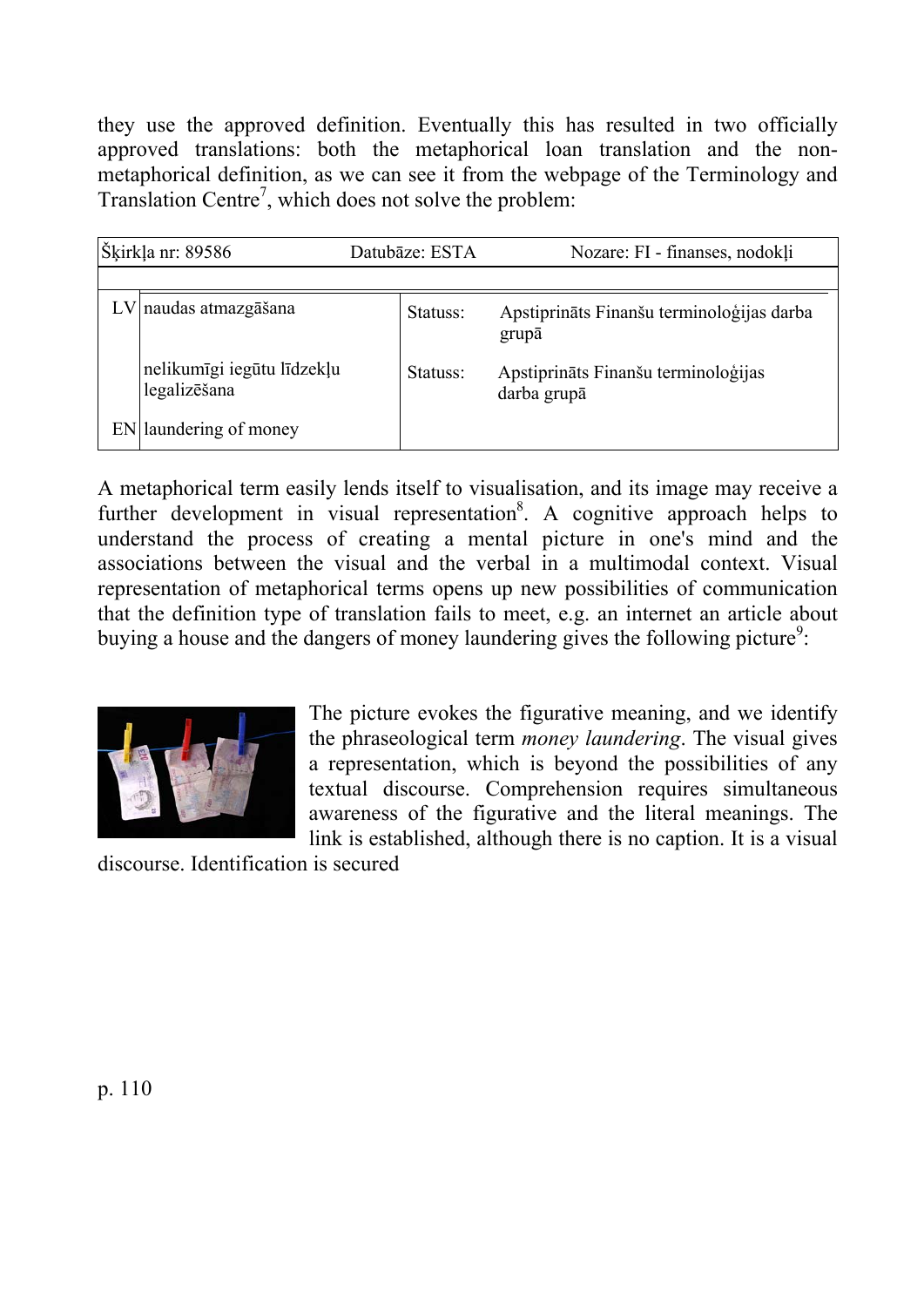due to the inherent features of PUs: stability, figurativeness, and semantic and stylistic cohesion. It is evident that a definition instead of a metaphorical loan translation is also dysfunctional in visual discourse.



In this day and age we cannot do without the internet and multimodal texts, which have become part of our daily life, especially advertisements. For instance, the Bank of New York advertises itself as "a global leader and preferred partner in helping clients succeed in the world's rapidly evolving financial markets<sup>"10</sup>. The internet, however, gives a picture of a laundry machine laundering dollar bills. This is a case of creative

visualisation. In the absence of the base form of the PU the picture brings to mind the image of *money laundering* and creates a visual pun, upholding both the figurative and direct meanings. The caption is in Russian: *Новое – это хорошо отмытое старое!* (The new is something old, well-laundered!), which is an instantial replacement of the well-known Russian proverb *Новое – это хорошо забытое старое!* (The new is something old, well-forgotten). This instantiation is an allusion to the PU *money laundering*. The laundry machine is a sub-image, which acts like a recall cue and provides an associative link. Semantic and stylistic ties are established with the PU, although it does not appear in the picture. Thus, metaphorical terms may undergo creative use while there is no possibility of visual representation if a definition or a description is used instead of a metaphorical term.

p. 111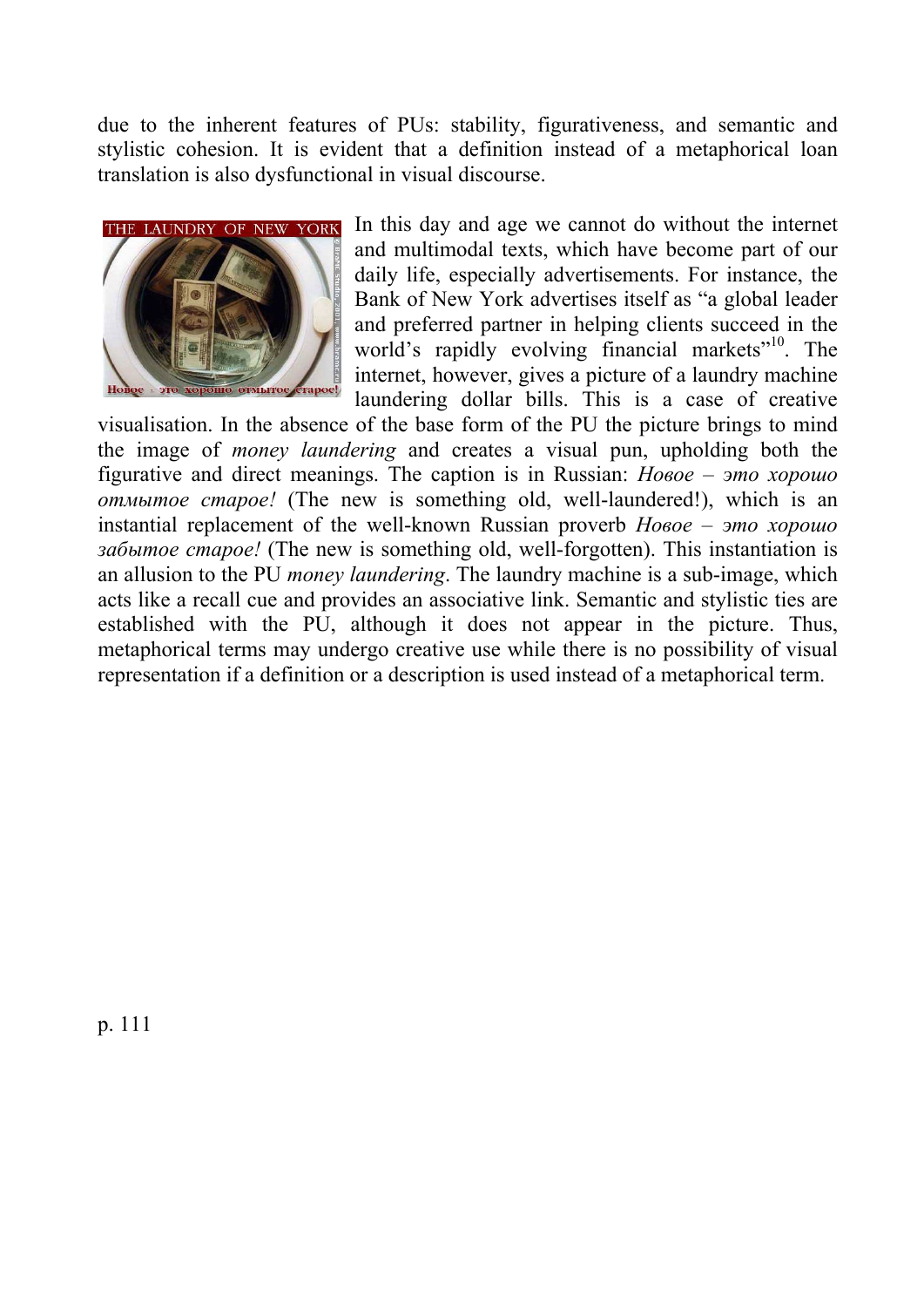One of the challenges of dealing with metaphor in translation is the nation's cultural patterns of thought and perception. Culture-specific peculiarities are also manifest in the approach to figurative meaning and stylistic patterns. An attempt to avoid metaphor is an interesting feature of Latvian terminology, especially in legal texts. It may perhaps be explained by a sense of uncertainty whether a metaphorical term will be accepted or understood by the readers, or a belief that the metaphor is not quite a proper choice. This attitude is reflected in inverted commas, which are sometimes used if a metaphor, especially a creative metaphor, is used in discourse, the same refers to metaphorical terms, e.g.

Svarīgi ir saprast, ka **naudas "atmazgāšanas**" problēma ir aktuāla arī valstīm ar krietni senākām finanšu sektora tradīcijām.

Ik gadu ārzonas firmu skaits palielinās par apmēram 150 000 vienību pagājušā gs. 70. gados pasaulē bija aptuveni 25 **"nodokļu paradīzes"**, bet tagad to skaits ir pārsniedzis 60.

http://www.delfi.lv/news/comment/comment/article.php?id=10254193

Globalizācija pavērusi ceļu arī tādām negācijām kā starptautiskais terorisms, narkotiku tirdzniecība, kontrabanda, negodīgā ceļā iegūtas **naudas "atmazgāšana"** u.c., kā rezultātā tiek izkropļota godīga tirgus sacensība. http://www.konsorts.lv

The use of metaphors in inverted commas appears in texts of all stylistic registers. For instance, the Latvian Police Academy offers a course in Operative Activities, which contains the theme of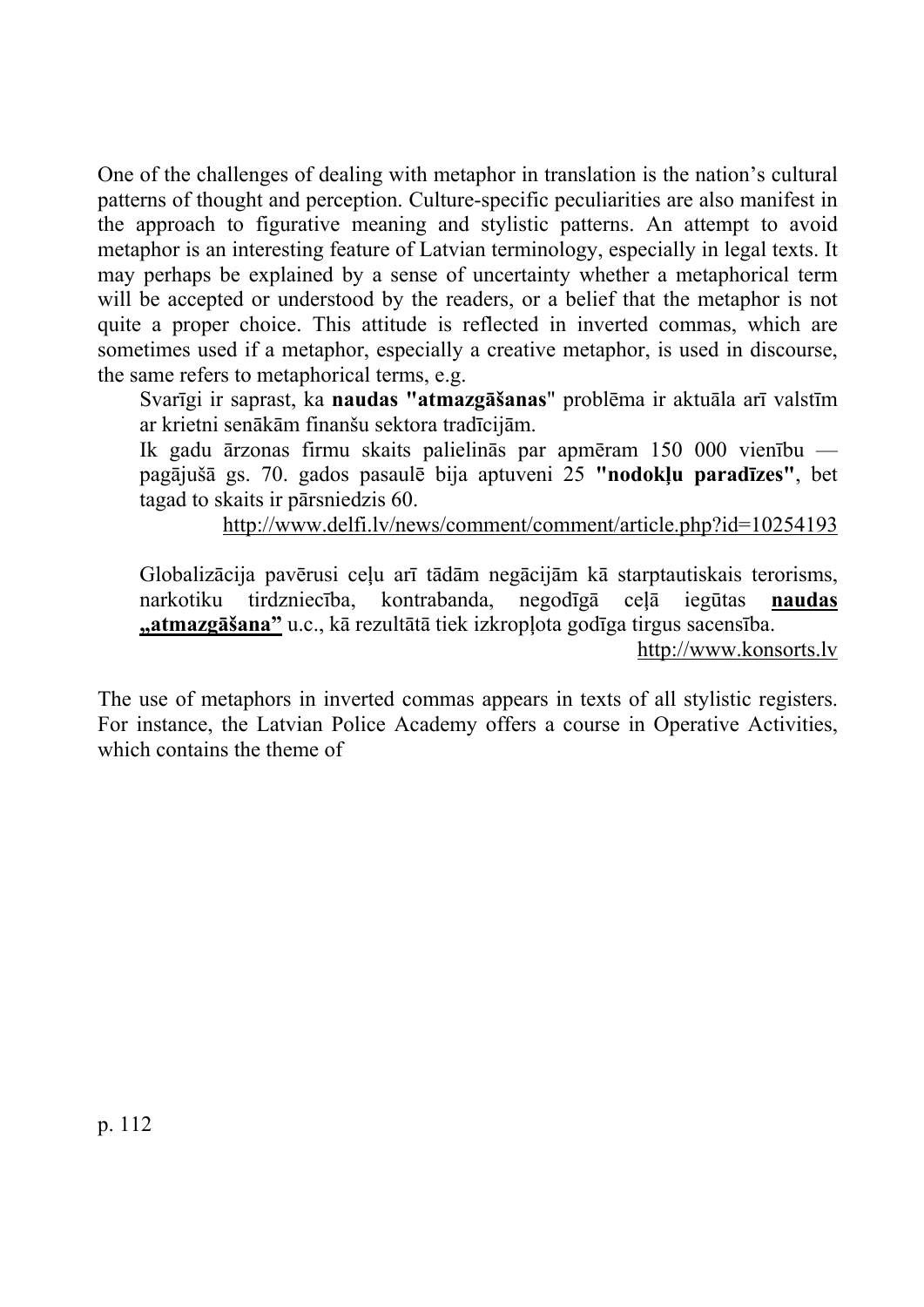money laundering, formulated as follows: *Nelikumīgi iegūtās ("netīrās") naudas "atmazgāšana"*11. In this phrase *"atmazgāšana"* (laundering) has been put in inverted commas. The name of the theme unexpectedly includes brackets with *"netīrās"* (dirty) in inverted commas too. The reason for double use of inverted commas in an academic context remains obscure unless the author is guided by some objections to metaphors.

I would argue that metaphor in terms is not a redundancy, it cannot be simply discarded. If an adequate loan translation exists, metaphor should not be replaced by a definition or a description, nor should it be placed in inverted commas. Neither is metaphor a drawback, whether it is a conventional metaphor or a creative metaphor. I believe this approach should also be maintained in theoretical research. Cf.:

"Stock words and phrases have several drawbacks<sup>12</sup>. Firstly, they are not precise or apposite in many instances; secondly, they may lead to wordiness; thirdly, many stock words and expressions are used metaphorically, possessing or having possessed an emotively expressive function of positive polarity." Rozenbergs, The Stylistics of Latvian, p. 267

This means that metaphoricity is seen as a drawback. This line of thought surprisingly reminds us of the strivings of English Puritans in the  $17<sup>th</sup>$  century who argued that scientific prose should be plain, precise, and clear, that "the English prose of scientists should be stripped of ornamentation and emotive language" (Baugh and Cable [1951] 2001: 249).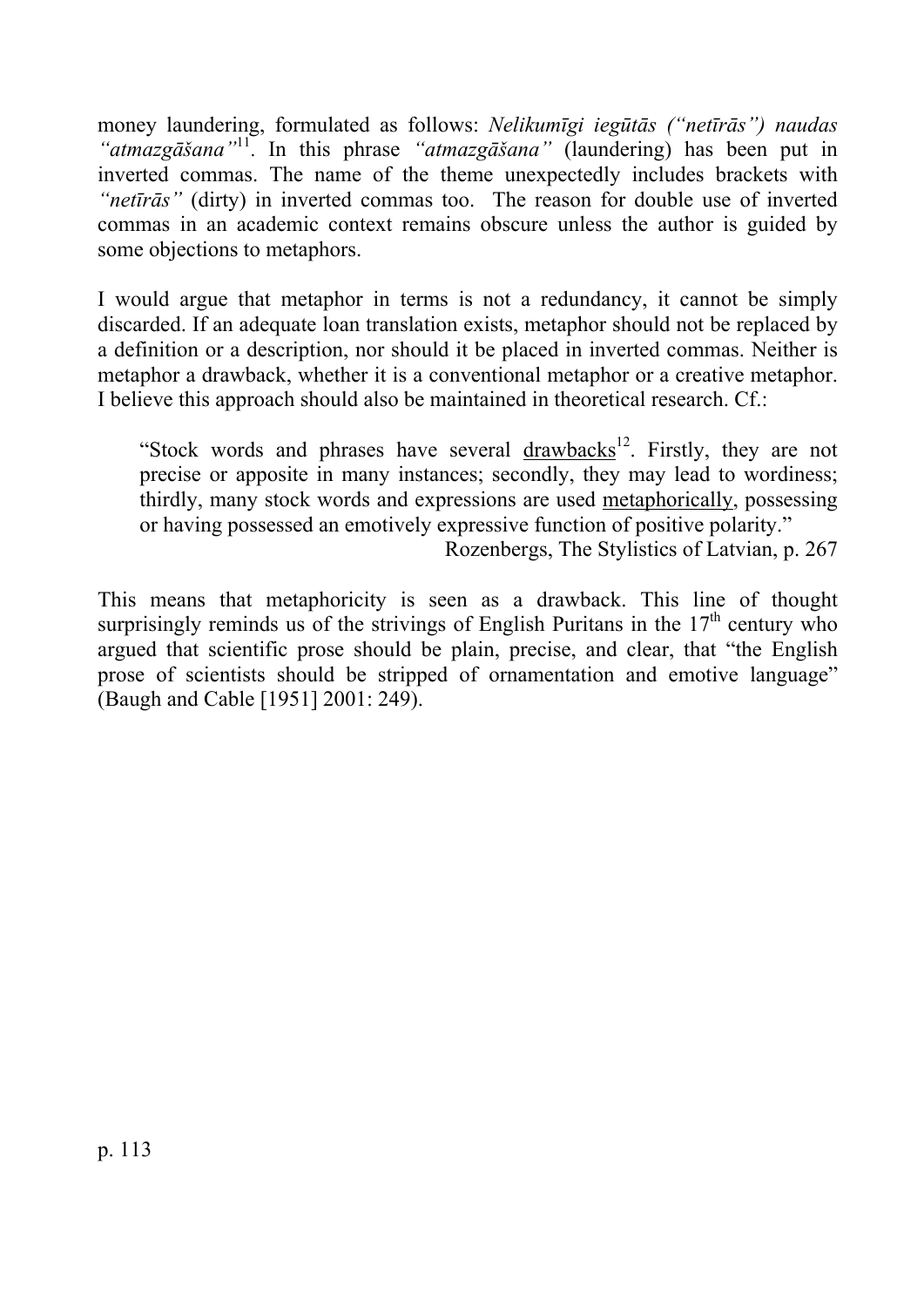Another theoretical tenet, which goes against metaphorical loan translations, is a traditional understanding of polysemy. Rozenbergs writes that "lack of precision stems from polysemy" (2004: 58), and that "terminologisms can to some extent be contrasted with polysemous words" (2004: 184). However, if a word or a phrase has a metaphorical meaning, it is polysemous in its own right, namely, it has a direct and a figurative meaning, e.g. a tree – a direct meaning in botany while *a language tree* or *a decision tree* is a metaphor. Is that a drawback? This approach stems from the theoretical premise that the task of a linguist is prescription, as it was in Western Europe in the  $17<sup>th</sup> - 18<sup>th</sup>$  centuries and also in the  $19<sup>th</sup>$  century, not description, analysis and interpretation, as it is understood now. Rozenbergs writes that the aim of linguistics, and stylistics in particular, is cultivation of language (p.56), "Linguists are a special category of cultivators" (Rozenbergs 2004: 70), and one of "the obligatory indicators of language cultivation" is its purity (Rozenbergs 2004: 57).

It is obvious that this school of traditional linguistic thought in Latvia fails to account for metaphors in terms. It has strongly influenced the translation of metaphorical terminology into Latvian. However, findings in cognitive science show that figurative meanings are motivated by metaphors that exist as part of our conceptual system (see Gibbs [1994] 1999: 295). This analysis brings out the role of linguistic theory in translation practice. Metaphor is a stylistic technique, which helps to constitute a scientific theory, that is, to reason and convey ideas, hence its role in terminology. Metaphor is a natural phenomenon in terms as it reflects the quintessence of a thought process, it should not be done away with in translation. As it is clear from the few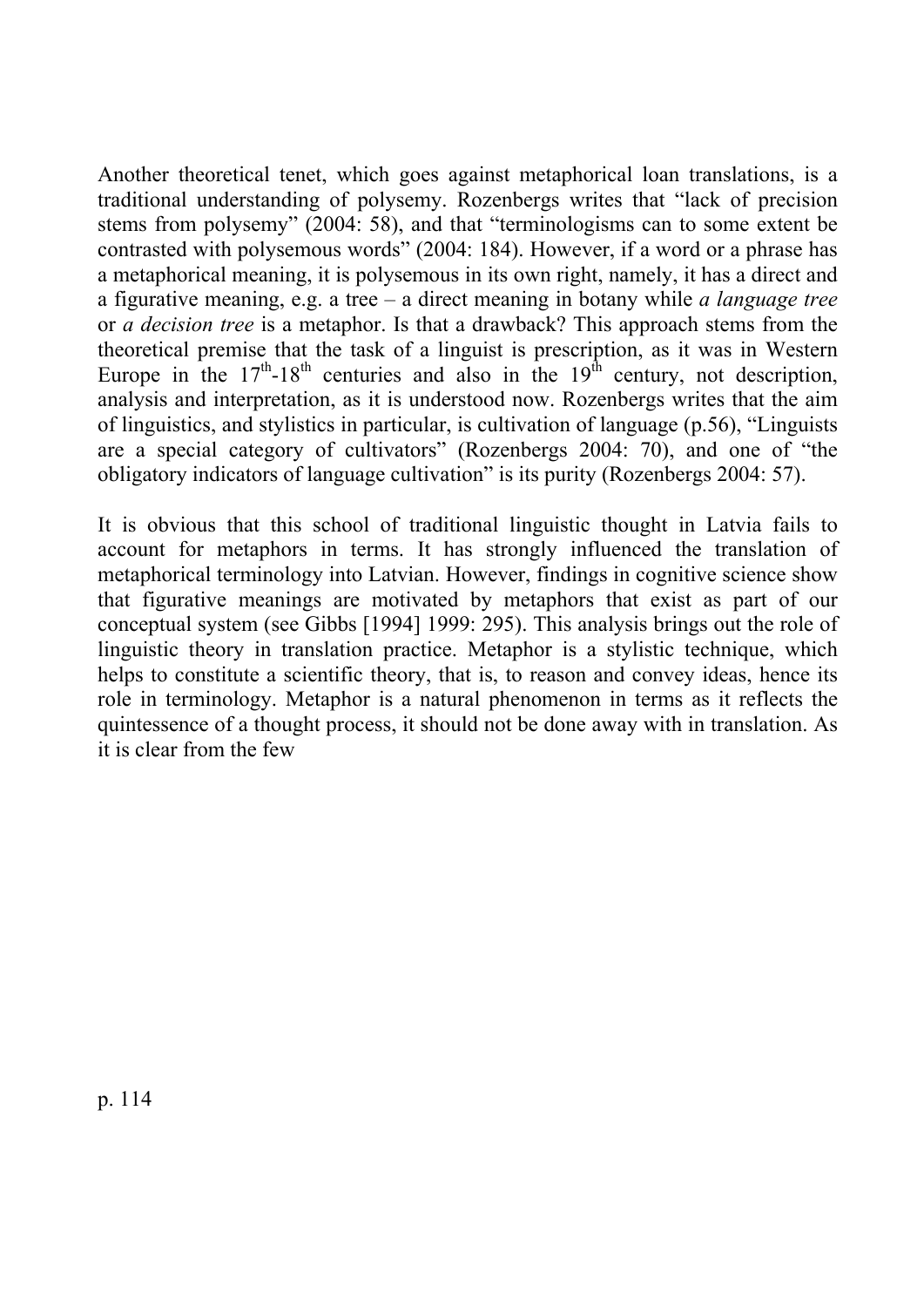examples given in this article, an attempt to avoid metaphor results in demetaphorisation and lengthy descriptive translations. It may also result in false friends<sup>13</sup> or several translation variants, which cause additional problems for translators and interpreters. In all these cases the terminologist has completely forgotten about the daily need for back translation. A conference interpreter (e.g. English-Latvian-English) works like a shuttle, that is, there and back again. Translation is not a one-way street. Unfortunately, the back-again pathway of the process has been largely neglected in Latvian translation practice. In many cases the TL variant does not even distantly suggest the term used in the SL although the language resources are available. The trend has been an ongoing process. I would like to give some of the latest examples. If you saw or heard the term *paredzamā ligumcena* (Articles 7, 8)<sup>14</sup>, it would be difficult to establish an associative link with the original term used in the EC directive that is being transposed: *the estimated contract value* (Article 9)15. Likewise the term *līgumcenu robežas* (Articles 7, 10 of the same Latvian draft law) in no way suggests the EC term *the value of the thresholds* (Article 9.6, 2004/18/EC). The metaphor *threshold* is gone, it has been replaced by a more conventional metaphor *robeža* (border, borderline). The corresponding metaphor *slieksnis* has been obliterated for no obvious reason at all. As a result the translated terms are beyond recognition.

In conclusion, a metaphorical term is not an impermissible deviation, it is not an embellishment either, therefore there is no reason to avoid it. The retention of the SL metaphor is essential in all cases when it is possible. An oblique demetaphorised phrase instead of a metaphorical loan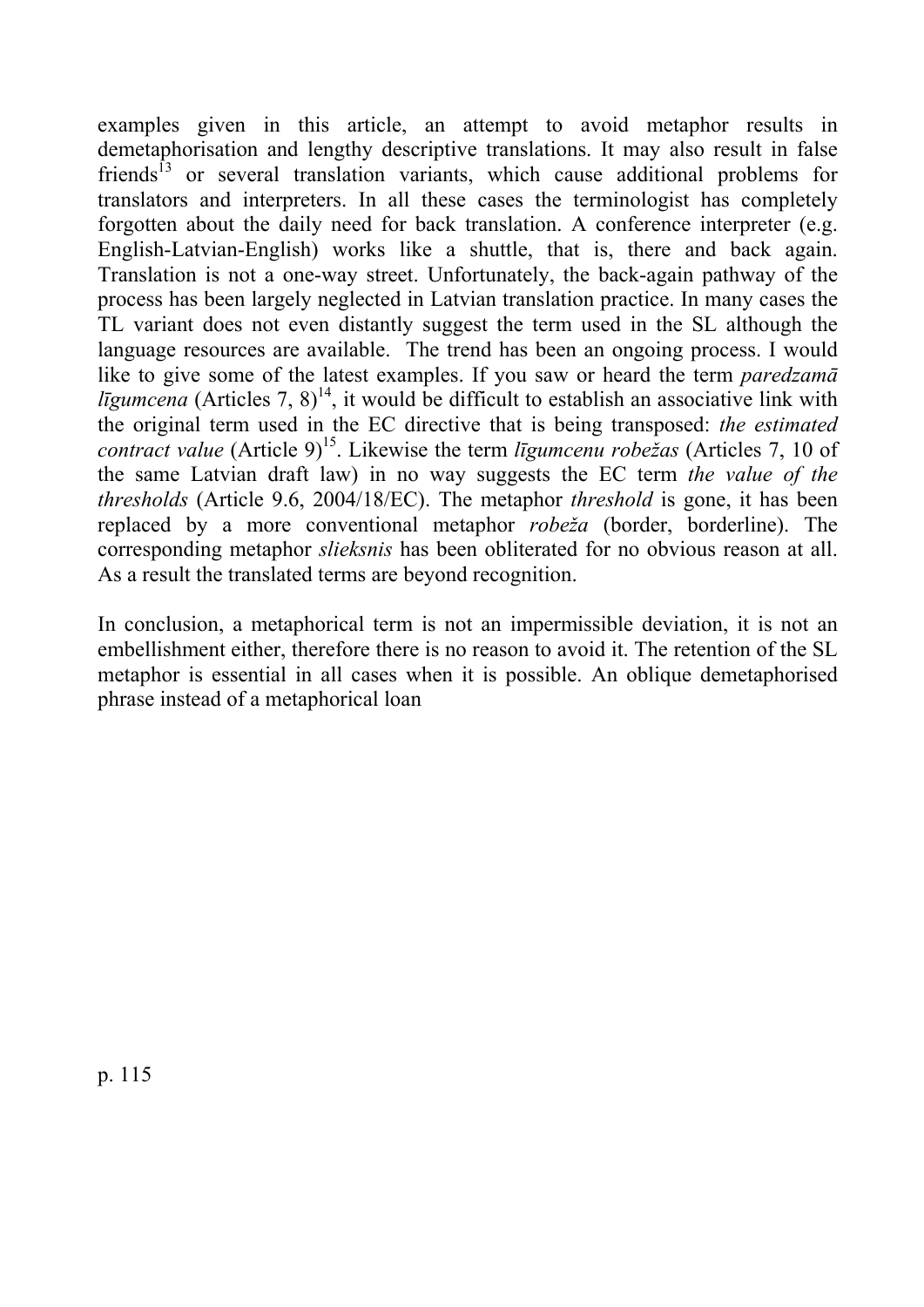translation is a pointless impediment in translation practice. Metaphor facilitates perception and recognition both in translation and interpreting, as it reflects a metaphorical concept and therefore it is immediately accessed. It is important to draw "links from metaphorical language to metaphorical thought" (Gibbs 2002: 83). A metaphorical term reflects a figurative mode of thinking. The comprehension of a metaphorical term and its translation is a cognitive act, the same as its creation. The translation of metaphorical terms is an applied skill that needs to be acquired and developed.

### **Notes**

- <sup>1</sup> For the role of metaphor in science see Kuhn [1979] 2002; Taylor [1989] 1995.
- <sup>2</sup> For my understanding of the basic terms of phraseology, see Naciscione 2001.
- $\frac{3}{4}$  Present author's translation.
- <sup>4</sup> The word *tree* has numerous metaphorical meanings in scientific and technical language, see *The Comprehensive English-Russian Scientific and Technical Dictionary* 1997.
- <sup>5</sup> This article is a continuation of the discussion of the loss of metaphor in translation started in Naciscione 2003.
- <sup>6</sup> This PU exists in Europe and beyond as it has a common source. Piirainen has undertaken very interesting cross-linguistic and cross-cultural research of PUs, which occur across a great number of languages. Instead of calling such PUs Europeanisms or internationalisms, she proposes the term *widespread idioms* (Piirainen 2005: 45-75).
- $\frac{7}{8}$  See www.ttc.lv
- <sup>8</sup> For visual representation of phraseological image, see Naciscione 2005.
- $^{9}$  See http://www.pbase.com/image/27029541
- <sup>10</sup> See <u>http://www.bramc.ru/cgi-bin/page.pl?docid=54</u><br> $\frac{11}{2}$  See http://www.bramc.ru/cgi-bin/page.pl?docid=54
- <sup>11</sup> See <u>http://www.polak.edu.lv/akredpieteikdok/AkreditacijaiGaligaisLatvieshu.pdf</u>
- $^{12}$  Underlined by A.N.
- 13 For false friends in translation see Chamizo Domínguez (1999). Interestingly, he metaphorically calls them mousetraps.
- <sup>14</sup> This term has been taken form the new Latvian Draft Law on Public Procurement, see http://www.mk.gov.lv/mk/20977/26239.doc
- 15 DIRECTIVE 2004/18/EC OF THE EUROPEAN PARLIAMENT AND OF THE COUNCIL of 31 March 2004 on the coordination of procedures for the award of public works contracts, public supply contracts and public service contracts, see http://www.minefi.gouv.fr/daj/marches\_publics/ppn/ppn-anglais/07\_2004-18e.pdf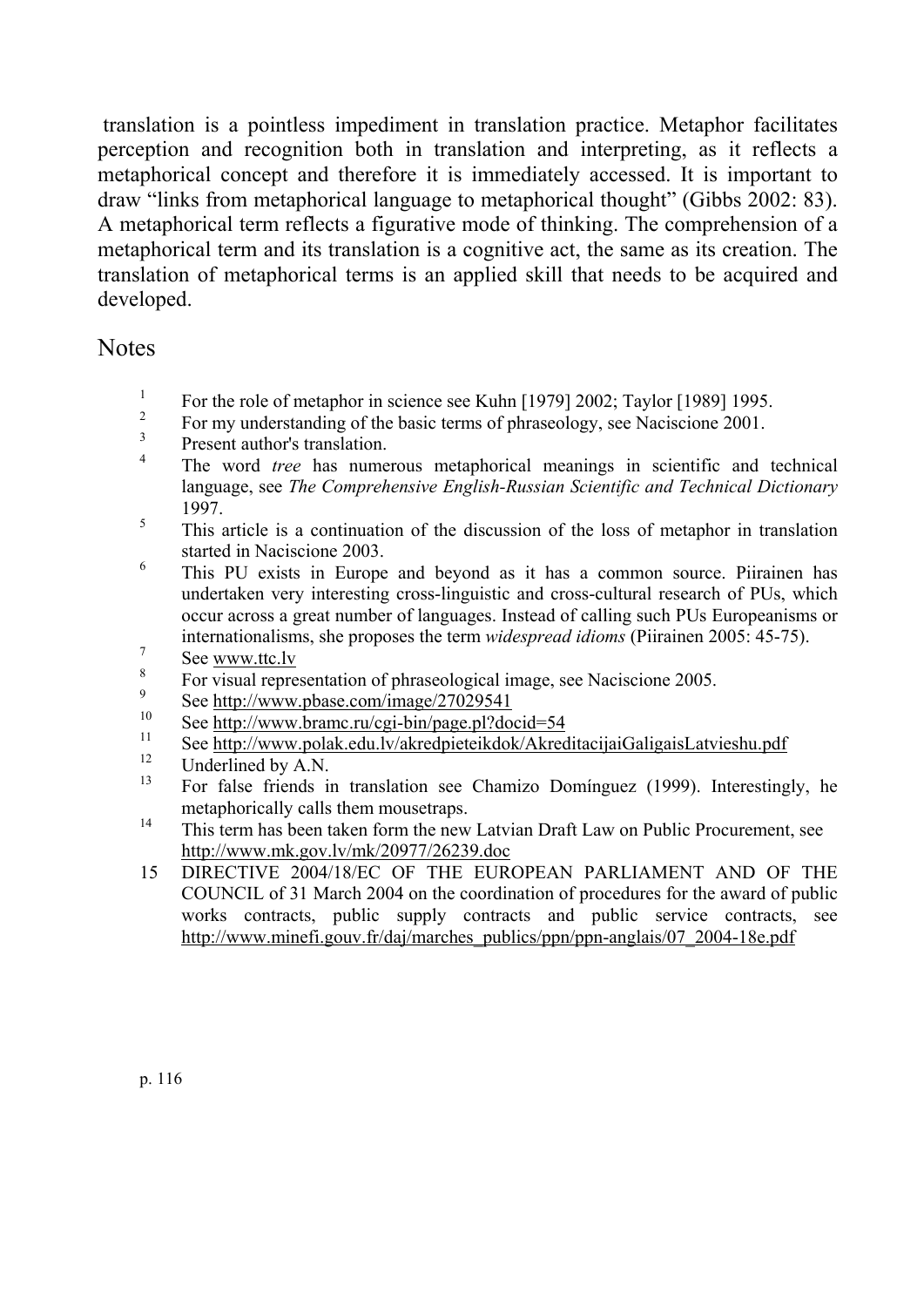## References

Baugh A.C. and Cable T. ([1951] 2001) *A History of the English Language*. London: Routledge.

Chamizo Domínguez P.J. (1999) False Friends: Mousetraps for Communication and Translation, in *International Journal of Communication*, vol. 9 (1/2). 115-30.

Gibbs R.W. Jr. ([1994] 1999) *The Poetics of Mind: Figurative Thought, Language and Understanding*. Cambridge: Cambridge University Press.

Gibbs R.W. Jr. (2002) Psycholinguistic comments on metaphor identification, in *Language and Literature*, vol. 11 (1). 78-84.

Hatim B. and Munday J. (2004) *Translation: An advanced resource book*. London and New York: Routledge.

Kuhn T.S. ([1979] 2002) Metaphor in science, in D. Ortony (ed.) *Metaphor and Thought*. Cambridge: Cambridge University Press. 533-42

Lakoff G. and Johnson M. ([1980] 2003) *Metaphors We Live By.* Chicago: University of Chicago Press.

*Lingvisticheskiy Entsiklopedicheskiy Slovar'* ([1990] 2002). Moskva: Sovetskaya entsiklopediya.

*Macmillan English Dictionary for Advanced Learners* (2002). Oxford: Macmillan Publishers Ltd.

Naciscione A. (2001) *Phraseological Units in Discourse: Towards Applied Stylistics*. Riga: Latvian Academy of Culture.

Naciscione A. (2003) Translation of Terminology: Why Kill the Metaphor?, in *Proceedings of the Third International Riga Symposium on Pragmatic Aspects of Translation*. Riga: University of Latvia and Aarhus School of Business. 102-15.

Naciscione A. (2005) Visual Representation of Phraseological Metaphor in Discourse: A Cognitive Approach, in *"The Writer's Craft, the Culture's Technology", Papers from the Poetics and Linguistics Association, International Conference, Birmingham 2002*. Amsterdam and New York: Rodopi. 75-86 (in press).

Nikulina E.A. (2005) *Terminologizmy kak rezul'tat vzaimodeystviya i vzaimovliyaniya terminologii i frazeologii sovremennogo angliyskogo yazyka*. Doctoral Habilitation Dissertation. Moskva: Moskovskiy

p. 117